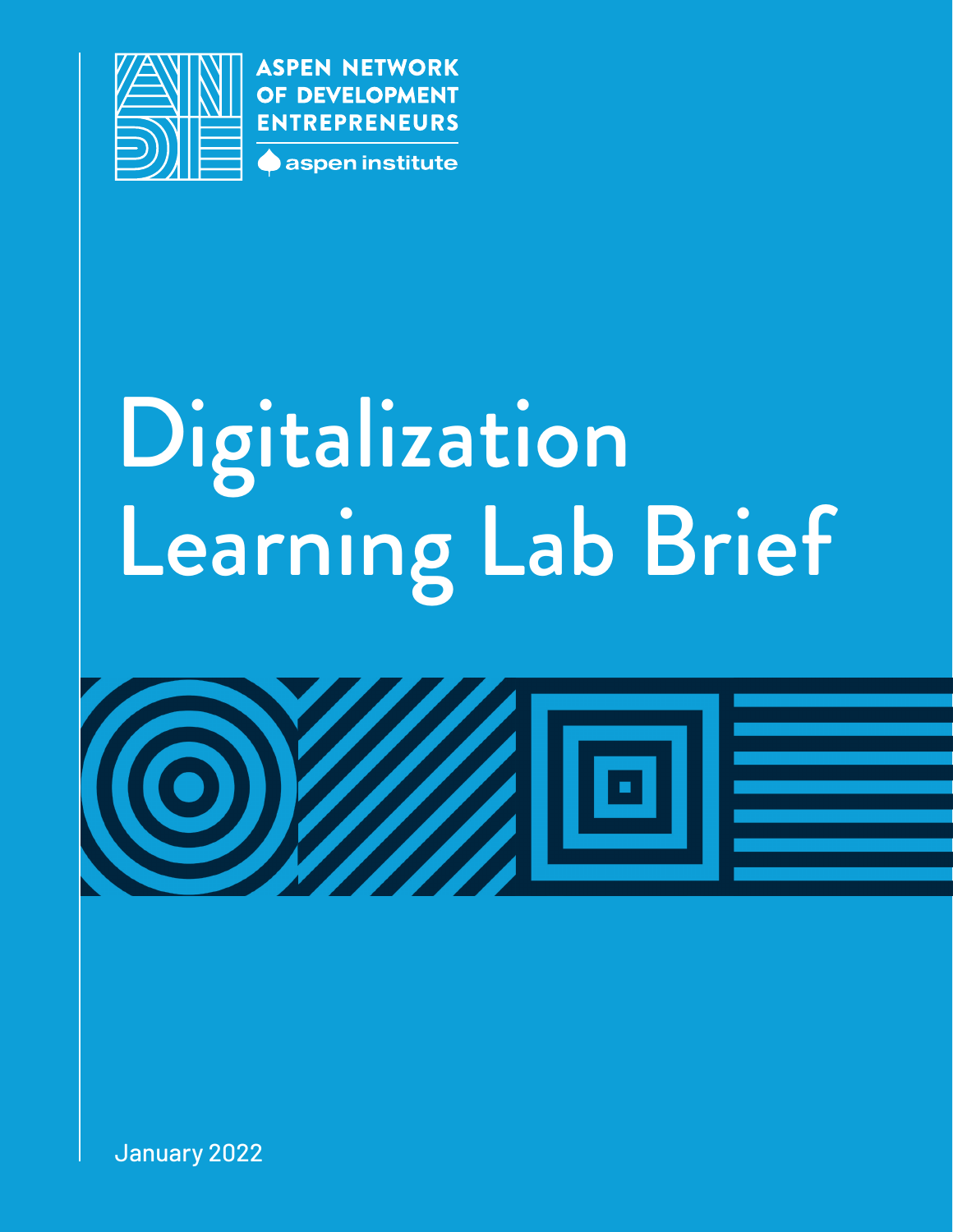## **About this report**

**The pandemic accelerated the transition towards digitalization for many small and growing businesses (SGBs) and the entrepreneur support organizations (ESOs) that support them.** 

What was perceived as a buzzword in past years has now become a necessary step for organizations to overcome numerous challenges and work to quickly transform processes and services. ANDE's goal is to learn and support ESOs and SGBs as they discover what digitalization means to their organizations.

ANDE's Digitalization Learning Labs are a series of convenings that aim to support the digital transformation of the SGB sector by exchanging knowledge among ANDE members and evaluating their needs. With program design support from Accenture Development Partnerships, ANDE's global chapters aim to facilitate knowledge and resource sharing among professionals in the SGB support sector and assess the needs of ESOs to help promote their digitalization.

The content of this document is divided into the [three modules](https://www.andeglobal.org/?action=tracking&file=2022/01/Digitalization-Learning-Lab-Methodology.pdf) of the Learning Lab sessions that were carried out by ANDE chapters. Each one includes the purpose of the stage, the diverse methodologies that support digital transformation and reflections of how and why to use these, which are based on the experience of three ANDE members who were interviewed for this report. Following you will find:



MODULE 1: Know your user – create your offer



MODULE 2: Define what you need to deliver digitally



MODULE 3: Visualize, measure, and iterate your digital strategy

## **Acknowledgements**

ANDE Digitalization Learning Labs are part of the Global Inclusive Growth Partnership (GIGP), a collaboration between the Aspen Institute and the Mastercard Center for Inclusive Growth.

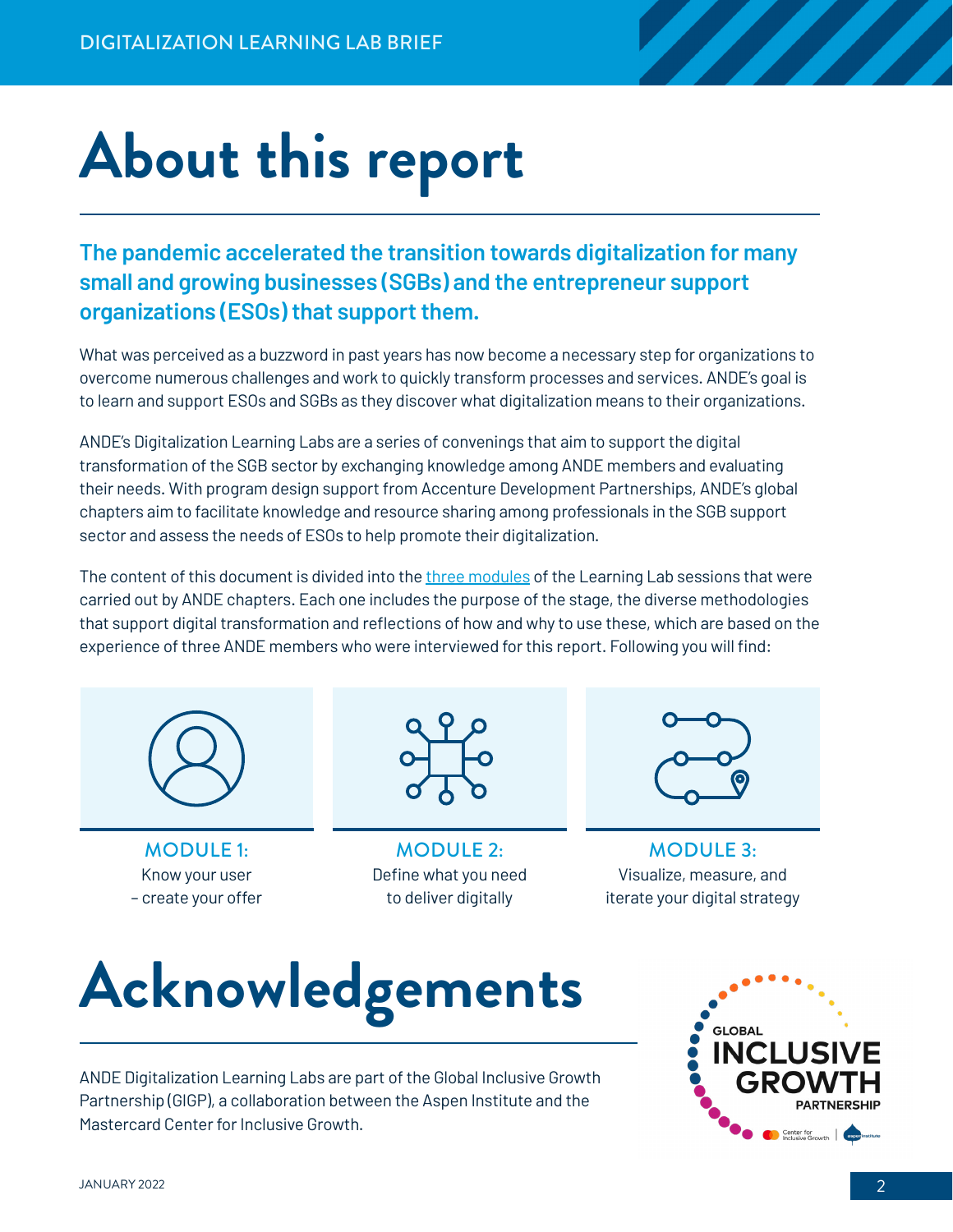

### Know your user - Create your value proposition

**Purpose:** understanding the potential users, their behaviors and needs in order for organizations to offer them a product or service better aligned to them.

#### WHAT THE EXPERTS SAY

Camille Linquier — Partnerships and Programme Manager at African Management Institute

**"**

Knowing the needs of our customers and which of our products are working or not, are two of the most important learnings organizations can get. By constantly focusing on products and services, organizations often hold a bias that prevents them from objectively analyzing the needs of their customers.

We have learned, and subsequently helped companies keep track of their products by collecting data that allows them to make more informed decisions. At the same time, we try to make them understand their customers to offer them a better product."

The data a company is able to obtain through sales reports, for instance, does not translate into a complete understanding of its users. To solve this, participants of this module will use the Value Proposition Canvas, a tool that helps organizations understand their customers' needs. This involves analyzing the obstacles they face, identifying what is working and what the user wants from a company and its products or services. Then, organizations are able to create a set of value proposition benefits for their customers.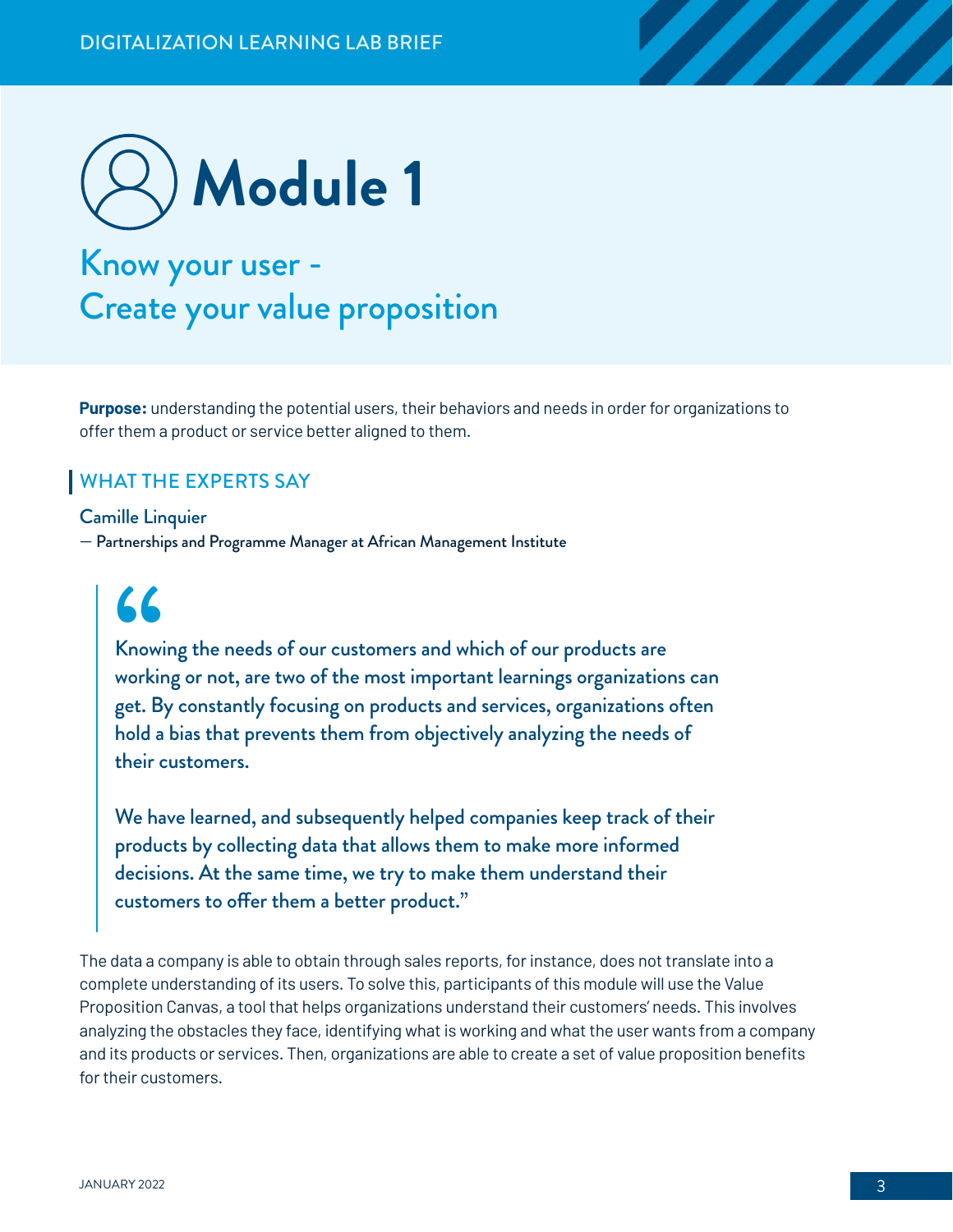#### **Fig 1. Value Proposition Canvas**

The VPC helps organizations to observe customers and identify characteristics that you assume, observe, and verify in the market. Then it drives organizations to create a set of value proposition benefits to attract customers.

"We need to look at our customers and create the habit of wanting to serve them, while observing our products and their performance."



In this scenario, the Value Proposition Canvas becomes an essential tool that allows both SGBs and ESOs to identify the needs and characteristics of potential users to offer the appropriate products and services.

#### **Fig 2. Value Proposition.**

The Value Proposition describes the benefits customers can expect from your products and services. Organizations must first understand their users in order to offer them a Value Proposition that fulfills their expectations.

"We have seen many companies that have started selling their products online. These tools allowed them to continue doing business and expand their reach."



**your product/service**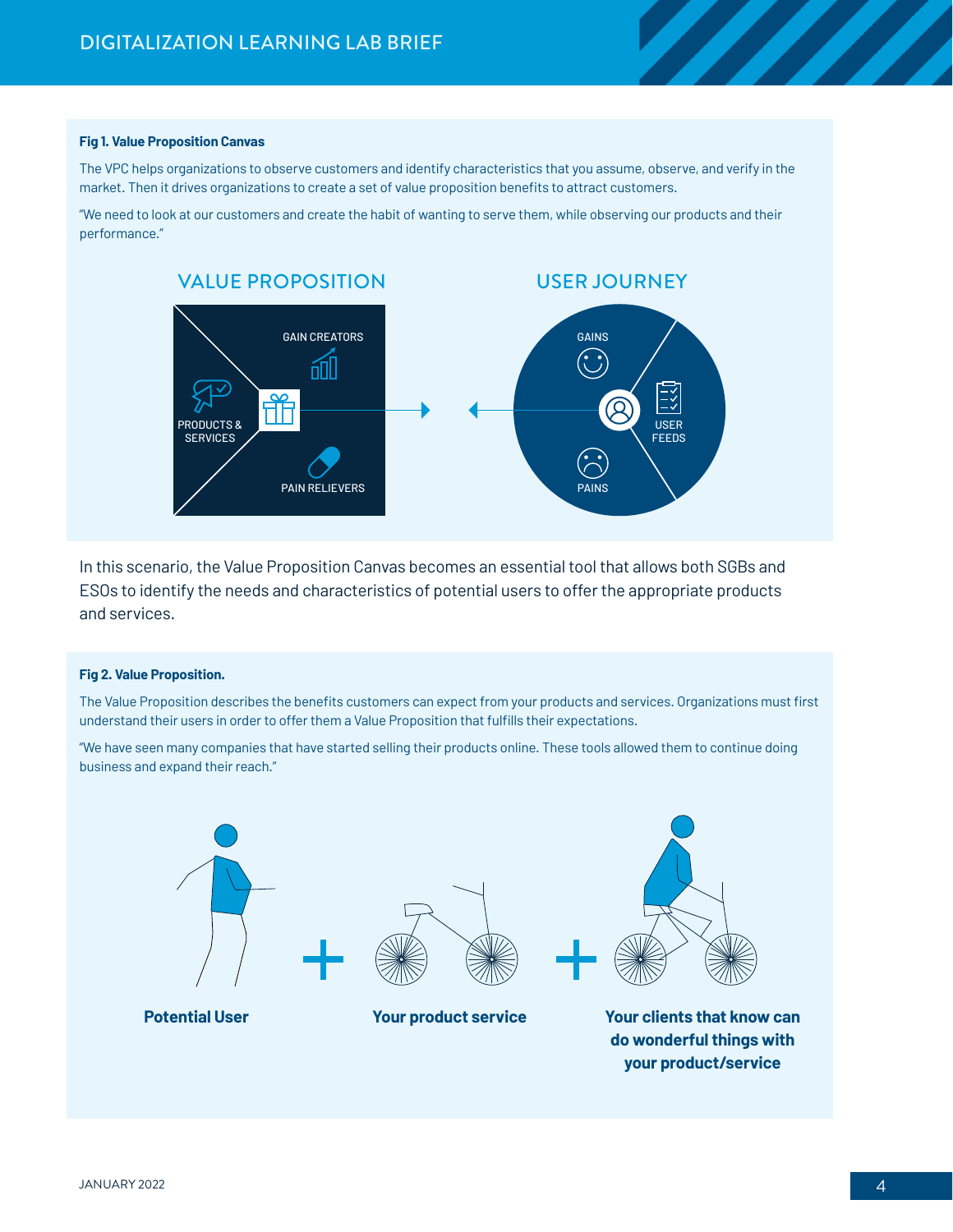

**Purpose:** help organizations to analyze their digital strategies to identify opportunities for improvement via user scenarios. These transformation processes may be applied in products, services, and in both internal and external processes.

Digital transformation begins by answering these questions: What do we want to transform through digitalization? Who is most impacted by this transformation and what do we want to achieve with it? By pairing the answers with consumer insights, we can then start to develop a roadmap.

Participants of this module learn to use two methodologies: First, "Go vs. Be Digital", a tool that helps build new business models based on digital transformations around an internal process, a product, or a service. Second, "Digital Journey Canvas", that helps plot the course of actions that a user has on a given scenario and allows organizations to analyze how many resources they will need to implement a digital offer.

#### **Figure 3. "Go vs. Be model, Accenture Development Partnerships"**

Go vs Be model helps organizations to define their digital strategy from two perspectives, the first one–Go–focuses on the external offering of a product or service and how to deliver it to the costumer, while the second–Be–focuses on internal processes or transformations inside the organization that will help building a new business model, product or service.

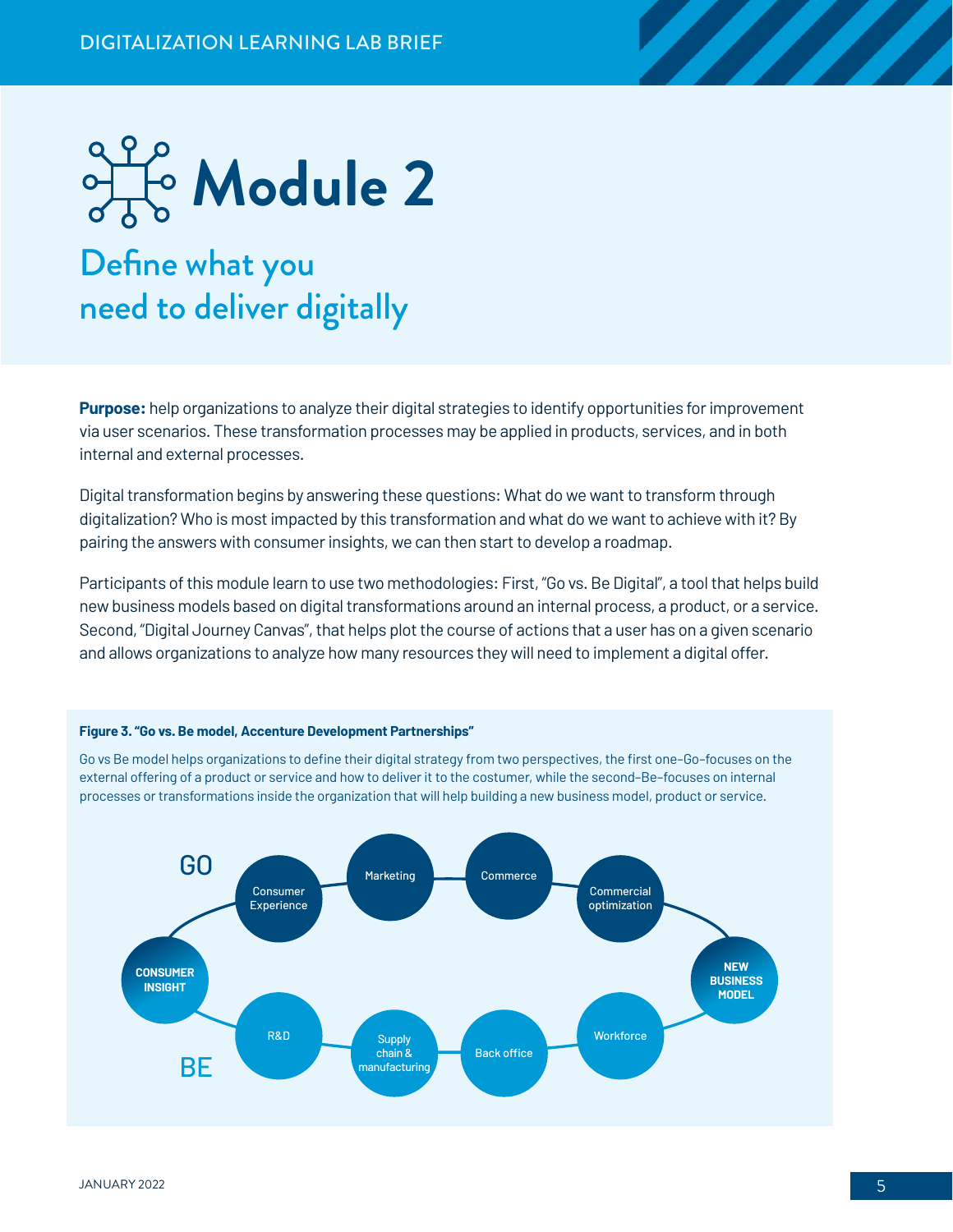#### WHAT THE EXPERTS SAY

Shyama Sinha — Engineer Solutions at Vera Solutions

**"**

Despite the fact that most of our products were already digital, we made relevant changes during the COVID-19 pandemic. We changed the way we delivered information to our clients and that is how we began this digital transformation, in the way we impart workshops."

The creation of a digital strategy sparks transformation that can generate changes in the business model, in the mindset of staff, and in the way they operate. "For us and our clients, digital transformation means moving forward and obtaining tools that will help us to be more efficient in the way we operate our businesses." The process of defining what you need to deliver digitally not only means to involve new technologies, it becomes a reflection exercise that focuses on both your organization and your customer journey.

**"**

SGBs are looking for better ways to gather and manage data in ways that can eventually help them be more strategic. Data management is only one of the many examples of how organizations need and can transform digitally."

Digital strategies have narrowed the communication gap among SGB teams and increased collaboration and efficiency. This also applies for ESOs, who became able to see the areas they should focus their work, how they would implement the digital strategy considering both customer insights and their digital journey. It's not only about the technology they can access or use, but the strategy of how to use it and where to use it.

Organizations like us play a key role in helping entrepreneurs accelerate their digitalization processes. Technology is an enabler, and I believe that **"** support organizations can help SGBs get on the right path to the digital transformation they need."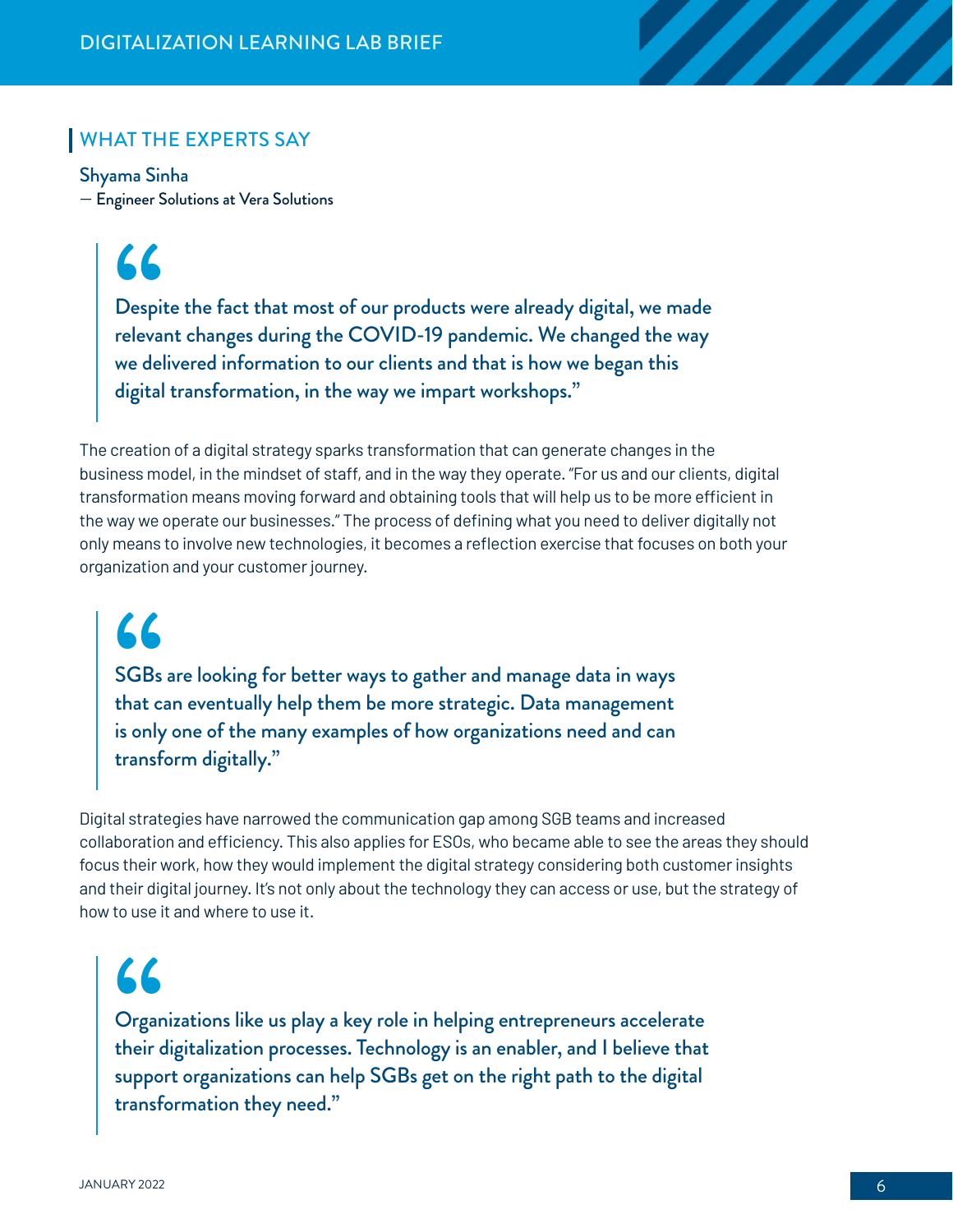

### Visualize, measure, and iterate on your digital strategy

**Purpose:** create a digital roadmap, a visual and high level representation of how a solution will evolve. It is an action plan that encourages collaboration, aligns stakeholders, and provides context for everyone involved in the project. This phase comes after defining what organizations want to offer through a value proposition and building the digital journey they need to follow internally or externally. Organizations now must create an action plan and prepare their teams for these transformational processes.

#### WHAT THE EXPERTS SAY

#### Jimena Barrera

— Project Manager for Digital Transformation at ProMujer

### **"**

One of the benefits of following a digital roadmap was understanding digital strategies in waves. This allowed us to evaluate and prioritize our main focus areas. The roadmap is a living and dynamic document that stimulates co-creation. After establishing this 'how to do it', participants will learn how to become agile teams in order to successfully follow the road they just developed.

ProMujer is a traditional organization that has been around for 30 years, and only recently chose a path towards agile management, innovation, and digital transformation. If we are committing ourselves to open spaces to innovate and create new tools for women, it makes sense that we also begin to explore new frameworks and new ways of organizing ourselves as a team."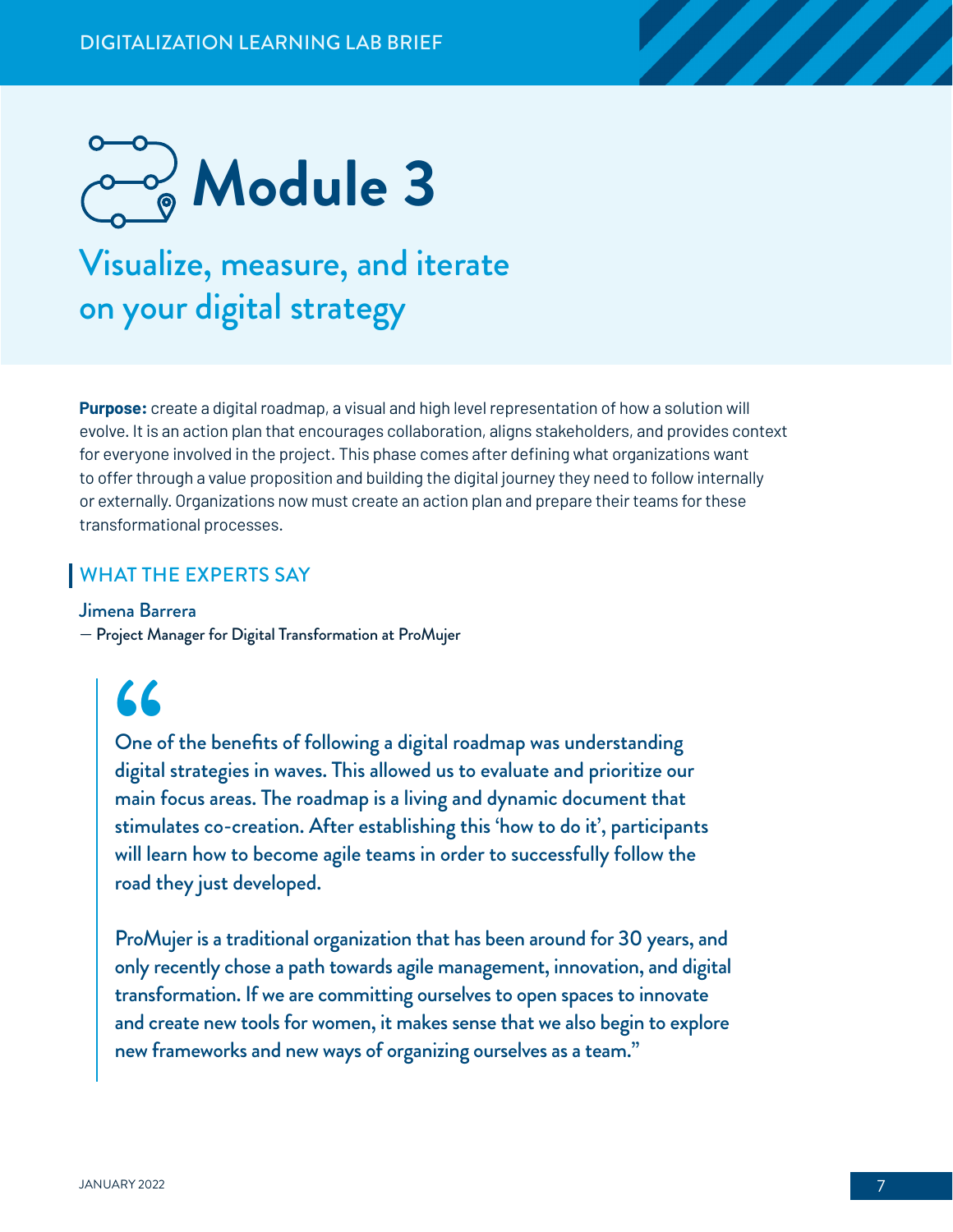Agile methods allow you to build teams with a unified perspective. More than a method, agility becomes a mindset, a commitment to constant improvement with the ability to put aside traditional ways, focusing on autonomous, effective, and creative teams that constantly measure and evaluate to improve their performance. Just as the digital roadmap is a 'living document,' agile teams know how to adapt and align with this rapid and evolving tool. Teams take ownership of the decisionmaking, they become proactive and start to seek solutions by themselves. It allows leaders to determine the objectives.

Through these Learning Labs, ANDE contributes to organizations that are committed to the construction of these virtuous systems, to carry out projects that generate a real impact. *"At ProMujer, we have learned with these methods how to prioritize and how to articulate alliances with startups, fintechs, and impact investors to build collaborations to generate real impact in the digitalization of SGBs, especially women-led SGBs."*

## **Conclusion**

**Digital transformation is a process with unprecedented opportunities for both SBGs and ESOs. More than the adoption of technology, digitalization is a road of constant innovation, in which new tools are implemented to adapt or make organizations grow according to their objectives, needs and the challenges they face.**

The path to reach this transformation is as important as the destination. Encouraging SGBs to have a broader perspective and acknowledge the potential digital tools can have in their organizations, creating a habit of innovation that allows them to continuously adapt to changes in the future.

During the COVID-19 pandemic, the SGB sector experienced an acceleration in the adoption of digital tools, modifying the way thousands of organizations do business. Both SGBs and ESOs should continue to work together in order to enhance, shift and transform the entrepreneurial ecosystem through inclusive digital means.